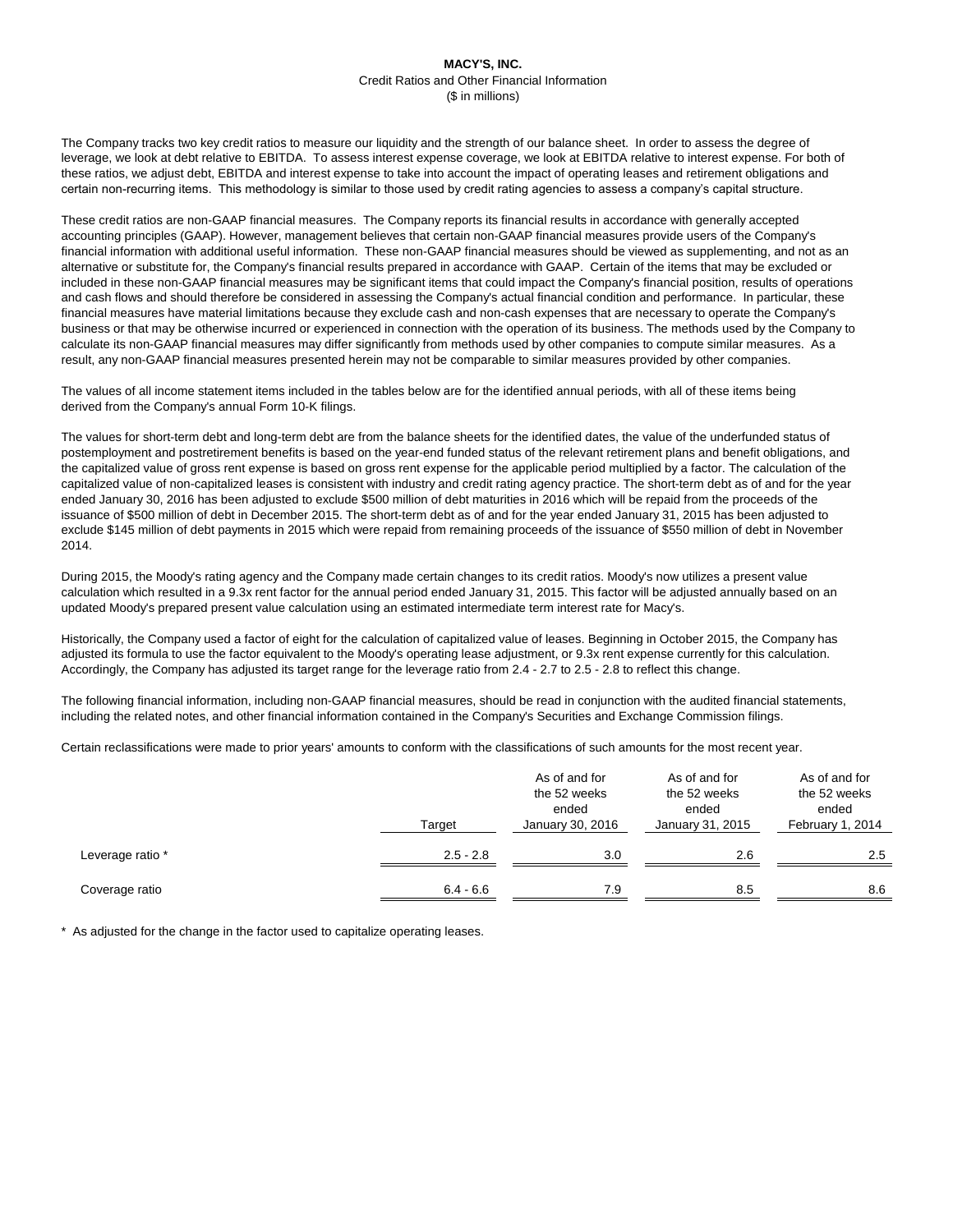# **Adjusted EBITDA**

Management believes that Adjusted EBITDA is a useful measure in evaluating the Company's ability to generate cash flow from its operations.

As computed below, Adjusted EBITDA represents earnings before interest, taxes and depreciation and amortization, adjusted to exclude the effects of impairments, store closing and other costs, gross rent expense, and the excess of the net periodic benefit costs of the Company's postretirement and postretirement benefit obligations over the related service cost components of such benefit costs.

|                                                               | As of and for<br>the 52 weeks<br>ended<br>January 30, 2016 |       | As of and for<br>the 52 weeks<br>ended<br>January 31, 2015 |       | As of and for<br>the 52 weeks<br>ended<br>February 1, 2014 |       |
|---------------------------------------------------------------|------------------------------------------------------------|-------|------------------------------------------------------------|-------|------------------------------------------------------------|-------|
| Most Comparable GAAP Measure:                                 |                                                            |       |                                                            |       |                                                            |       |
| Net income                                                    |                                                            | 1,070 | -SS                                                        | 1,526 | -SS                                                        | 1,486 |
| Non-GAAP Measure:                                             |                                                            |       |                                                            |       |                                                            |       |
| Net income                                                    | \$                                                         | 1,070 | \$                                                         | 1,526 | \$                                                         | 1,486 |
| Add back interest expense                                     |                                                            | 363   |                                                            | 395   |                                                            | 390   |
| Add back premium on early retirement of debt                  |                                                            |       |                                                            | 17    |                                                            |       |
| Deduct interest income                                        |                                                            | (2)   |                                                            | (2)   |                                                            | (2)   |
| Add back federal, state and local income tax expense          |                                                            | 608   |                                                            | 864   |                                                            | 804   |
| Add back impairments, store closing and other costs           |                                                            | 288   |                                                            | 87    |                                                            | 88    |
| Add back depreciation and amortization                        |                                                            | 1,061 |                                                            | 1,036 |                                                            | 1,020 |
| Add back gross rent expense (Note 1)                          |                                                            | 319   |                                                            | 299   |                                                            | 289   |
| Add back net periodic benefit costs of the postemployment and |                                                            |       |                                                            |       |                                                            |       |
| postretirement benefit obligations in excess of the service   |                                                            |       |                                                            |       |                                                            |       |
| cost components (Note 2)                                      |                                                            | (11)  |                                                            | (27)  |                                                            | 100   |
| <b>Adjusted EBITDA</b>                                        |                                                            | 3,696 |                                                            | 4,195 |                                                            | 4,175 |

### Note 1

The add back of gross rent expense in calculating Adjusted EBITDA treats the Company's periodic rent expense under the relevant lease agreements in a manner consistent with the Company's owned properties.

| Real estate       | 307                  | 287 | 278 |
|-------------------|----------------------|-----|-----|
| Personal property |                      |     |     |
|                   | 210<br><u> U I U</u> | 299 | 289 |

#### Note 2

The add back of the excess net periodic benefit cost of the Company's postemployment and postretirement benefit obligations over the service cost component of such benefit costs in calculating Adjusted EBITDA recognizes the fact that the service cost components of the net periodic benefit costs are primarily operating type costs and should be included in Adjusted EBITDA, while all other components of the net periodic benefit costs are primarily financing type costs and should be excluded from Adjusted EBITDA. Net periodic benefit costs include, where applicable, service cost, interest cost, expected return on assets, amortization of net actuarial gains and losses and the amortization of prior service costs or credits.

| Net periodic benefit costs:                                |      |      |       |
|------------------------------------------------------------|------|------|-------|
| Pension plan                                               | (54) | (64) | 154   |
| Supplementary retirement plan                              | 41   | 38   | 57    |
| Postretirement benefit obligations                         |      |      |       |
| Less service cost component of net periodic benefit costs: |      |      |       |
| Pension plan                                               | (6)  | (6)  | (112) |
| Supplementary retirement plan                              |      |      | (6)   |
| Postretirement benefit obligations                         |      |      |       |
|                                                            |      |      | 100   |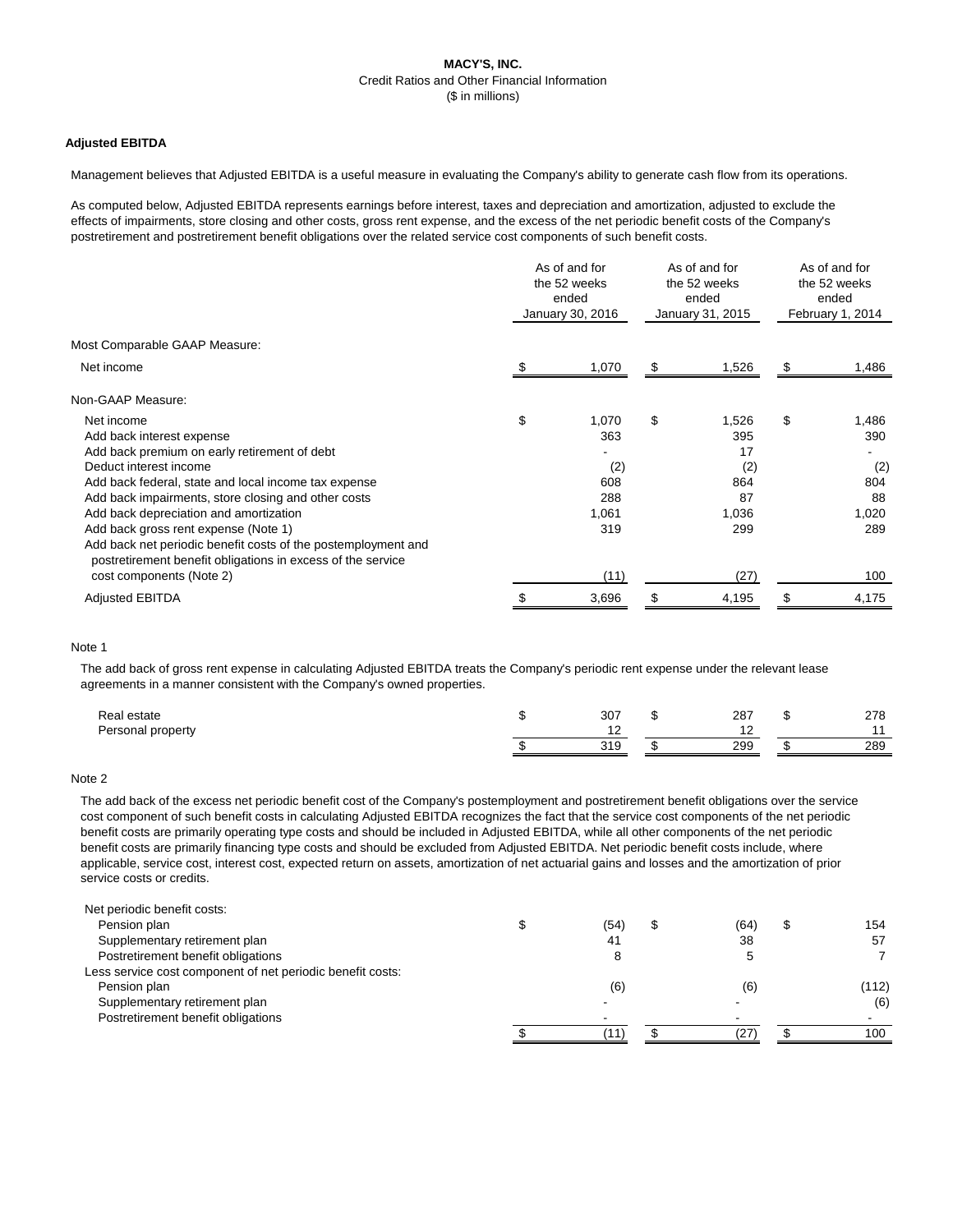### **Leverage ratio**

Management believes that the leverage ratio, as computed below and defined as Adjusted debt divided by Adjusted EBITDA, is a useful measure in evaluating the Company's ability to cover its debt-like obligations.

As computed below, Adjusted debt represents the Company's short-term and long-term debt, adjusted to include the underfunded status of the Company's postemployment and postretirement benefit obligations, net of an assumed 37% tax benefit, and a rent factor equal to periodic annual reported gross rent expense multiplied by a factor.

As computed above, Adjusted EBITDA represents earnings before interest, taxes and depreciation and amortization, adjusted to exclude the effects of impairments, store closing and other costs, gross rent expense, and the excess of the net periodic benefit costs of the Company's postretirement and postretirement benefit obligations over the related service cost components of such benefit costs.

| Most Comparable GAAP Ratio:<br>Short-term debt<br>Long-term debt<br>Total debt            | \$<br>\$ | 642<br>6,995<br>7,637 | $\boldsymbol{\mathsf{S}}$ | 76<br>7,233  | \$                         |                |
|-------------------------------------------------------------------------------------------|----------|-----------------------|---------------------------|--------------|----------------------------|----------------|
|                                                                                           |          |                       |                           |              |                            |                |
|                                                                                           |          |                       |                           |              |                            | 463            |
|                                                                                           |          |                       | \$                        | 7,309        | $\boldsymbol{\mathsf{\$}}$ | 6,688<br>7,151 |
| Net income                                                                                |          | 1,070                 | \$                        | 1,526        | - 5                        | 1,486          |
|                                                                                           |          | 7.1                   |                           | 4.8          |                            | 4.8            |
| Non-GAAP Ratio:                                                                           |          |                       |                           |              |                            |                |
| Short-term debt<br>Long-term debt<br>Less 2016 debt maturities to be repaid with proceeds | \$       | 642<br>6,995          | $\$\$                     | 76<br>7,233  | \$                         | 463<br>6,688   |
| from the December 2015 debt issuance<br>Less 2015 debt repayments from proceeds remaining |          | (500)                 |                           |              |                            |                |
| from the November 2014 debt issuance<br>Underfunded status of postemployment and          |          |                       |                           | (145)        |                            |                |
| postretirement benefits (Note 1)<br>Capitalized value of gross rent expense (Note 2)      |          | 859<br>2,967          |                           | 941<br>2,781 |                            | 580<br>2,688   |
| Adjusted debt                                                                             | \$       | 10,963                | $\boldsymbol{\theta}$     | 10,886       | \$                         | 10,419         |
| <b>Adjusted EBITDA</b>                                                                    | \$       | 3,696                 | \$                        | 4,195        | \$                         | 4,175          |
|                                                                                           |          | 3.0                   |                           | 2.6          |                            | 2.5            |

### Note 1

The inclusion of the underfunded status (the amount by which the projected benefit obligation or accumulated postretirement benefit obligation exceeds the fair value of plan assets) of the Company's postemployment and postretirement obligations in Adjusted debt treats the Company's net liability under the relevant benefit plans as debt equivalents. The assumed tax benefit represents the tax deductibility of contributions which impact the funded status of the plans.

| (Overfunded) underfunded status:                    |       |       |       |
|-----------------------------------------------------|-------|-------|-------|
| Pension plan                                        | 329   | 330   | (73)  |
| Supplementary retirement plan                       | 823   | 920   | 770   |
| Postretirement benefit obligations                  | 212   | 243   | 223   |
| Less income tax effect of underfunded status of the |       |       |       |
| pension and supplementary retirement plans and      |       |       |       |
| postretirement benefit obligations                  | (505) | (552) | (340) |
|                                                     | 859   | 941   | 580   |

Note 2

The inclusion of the capitalized value of gross rent expense, as calculated by multiplying the periodic annual reported gross rent expense by a factor of 9.3x.